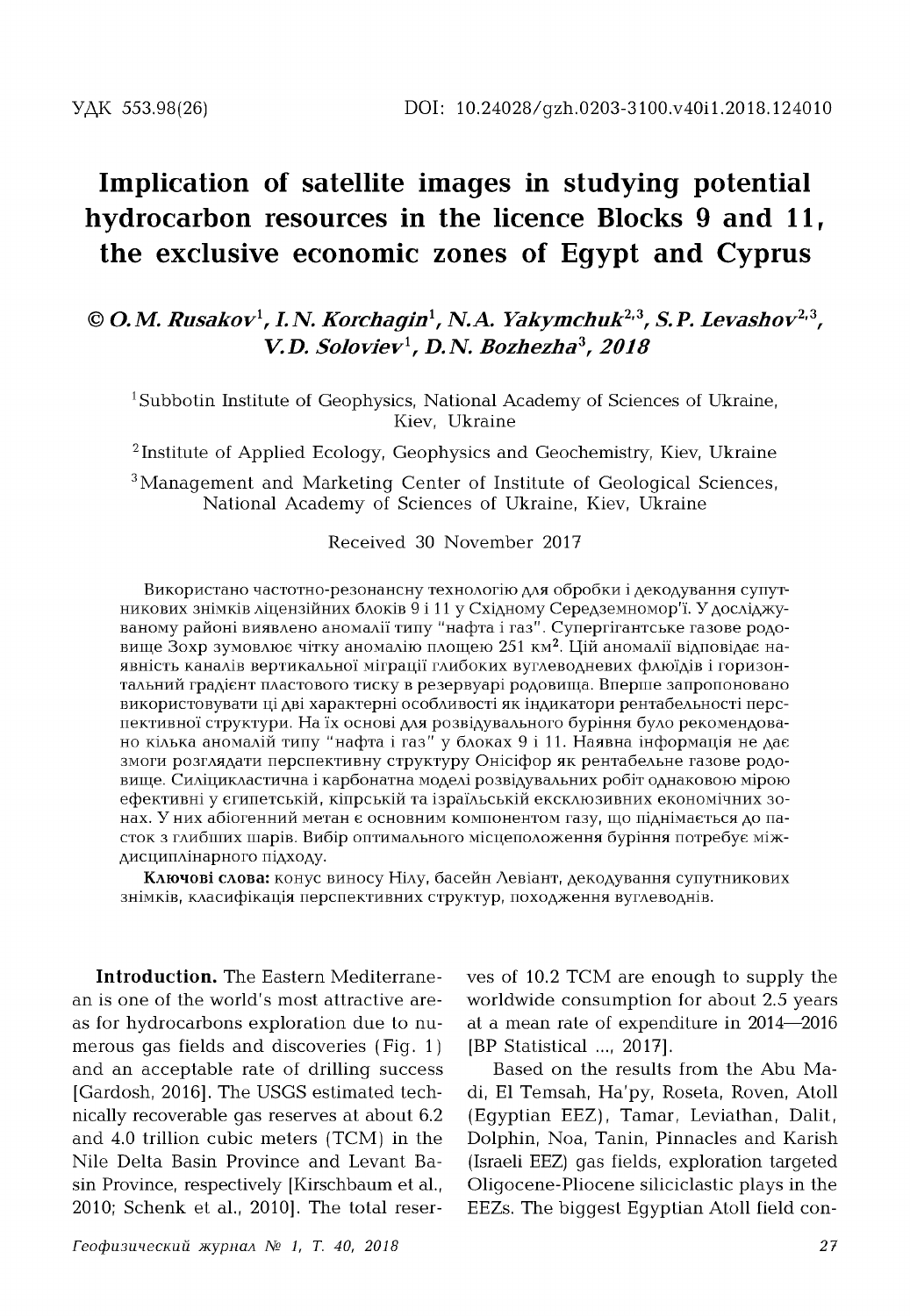

Fig. 1. Location of the hydrocarbon fields and discoveries of the Egyptian, Israeli and Cypriot EEZs in the Eastern Mediterranean [Kirschbaum et al., 2010; Esestime et al., 2016]. 9 and 11 are numbers of the Blocks 9 and 11.

tains 42 billion cubic meters (BCM) of gas and  $4.3$  billion metric tons (BMT) of condensate [Atoll ..., 2016].

In 2015 the supergiant Zohr gas field was discovered whose probable reserves are 845 BCM. As gas is concentrated in the Early to Middle Miocene coral reefs at the base of the thick carbonate platform in the Egyptian EEZ, the exploration programmes of this field discoverer were increasingly shifted

| Fields                      | Probable<br>reserves (BCM,<br>BMT) | Discovery date | <b>Status</b>             |
|-----------------------------|------------------------------------|----------------|---------------------------|
| Aphrodite (gas)             | 128                                | 2011           | Pursuing gas sales        |
| Tamar (gas)                 | 280                                | 2009           | Producing                 |
| Leviathan (qas)             | 620                                | 2010           | Pursuing gas sales        |
| Zohr (gas)                  | 845                                | 2015           | Pursuing gas sales        |
| Atoll (gas)<br>(condensate) | 42<br>4.3                          | 2015           | Start of production, 2018 |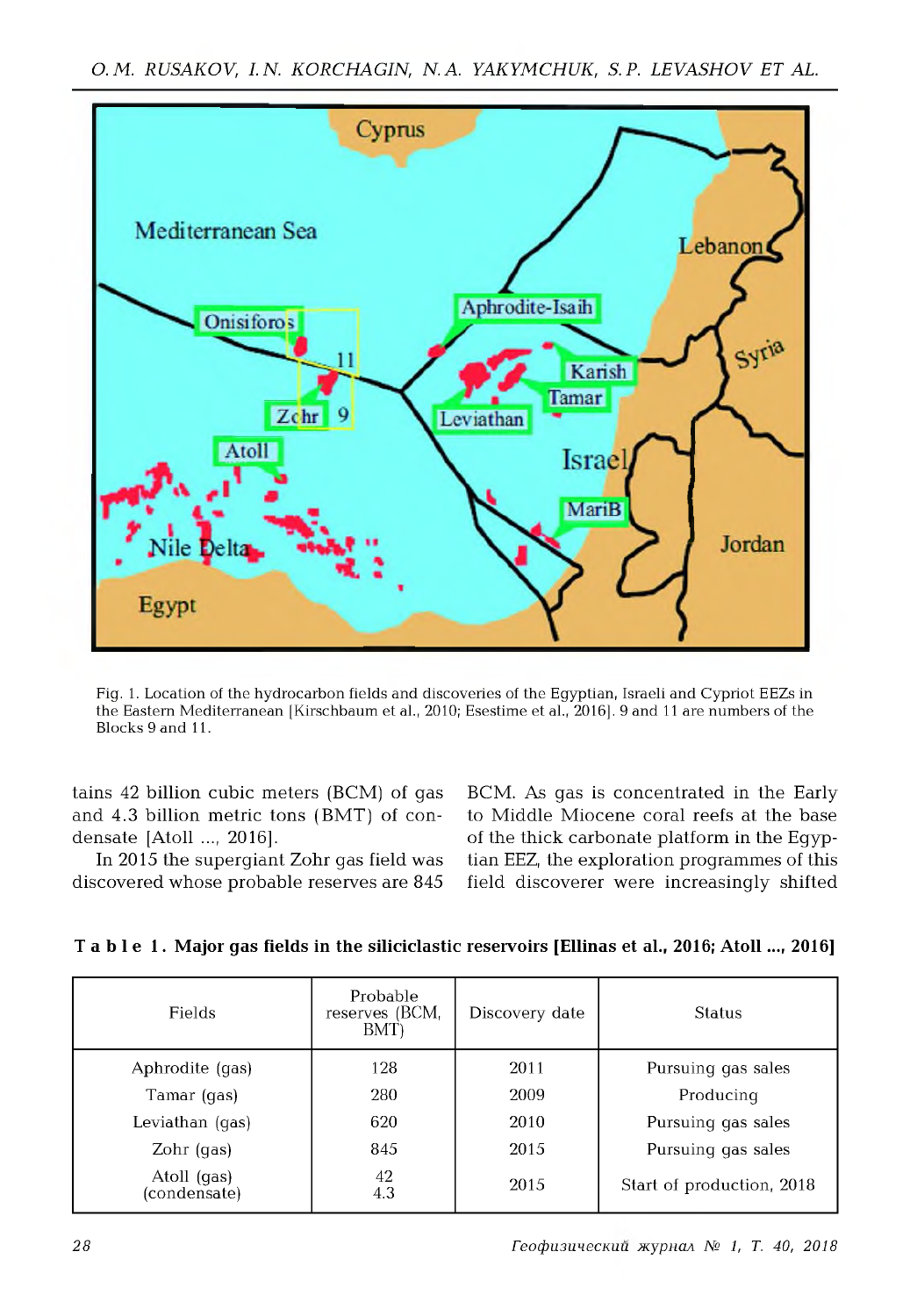towards searching for large limestone build-ups in the Levantine platform in the area south of Cyprus where the Miocene paleolagoons are widespread. After intensive seismic campaign an inference was made that in the Cypriot EEZ there's a similar to the Zohr type hypergigantic reserve which is estimated as, at least 5 times, greater than Zohr [Conophagos et al., 2016]. Consequently, the carbonate build-up was drilled by Onisiforos W -1 well in the B11, just near the Zohr field. Drilling the well was completed (September, 2017) with the shocking results [Paraskova, 2017]. The Onisiforos gas field is not commercially viable because its reserves are ca.14 BCM that is 60 times less than in the Zohr field. Nevertheless, Cypriot Energy Minister Giorgos Lakkotrypis considers the results encouraging because they

confirm the working of the geological model of Zohr that makes it possible to continue exploration activity in the frame of this concept. However, the only way to minimize exploration risk is to include direct methods of hydrocarbon prospecting into multidisciplinary geological-geophysical works.

The aim of this investigation is to perform the case study from the Zohr field (Egyptian EEZ) with use of the frequency-resonance technology (FRT) for processing and decoding the satellite im ages and to apply results to recommend sites for exploration drilling in the Blocks 9 (B9) and 11 (B11) of the Eastern Mediterranean Sea.

**Material and method.** The geological sketch of the Zohr field was based on the interpretation of the seismic line (Fig.  $2, \alpha, b$ ). The field is the biggest in the Eastern Mediter-



Fig. 2. Seismic line across the Zohr gas field  $(a)$  and its geological sketch  $(b)$ [Esestime, 2016; Gardosh, 2016].

*reo\$u3unecKuü MypnaA № 1, T. 40, 2018 29*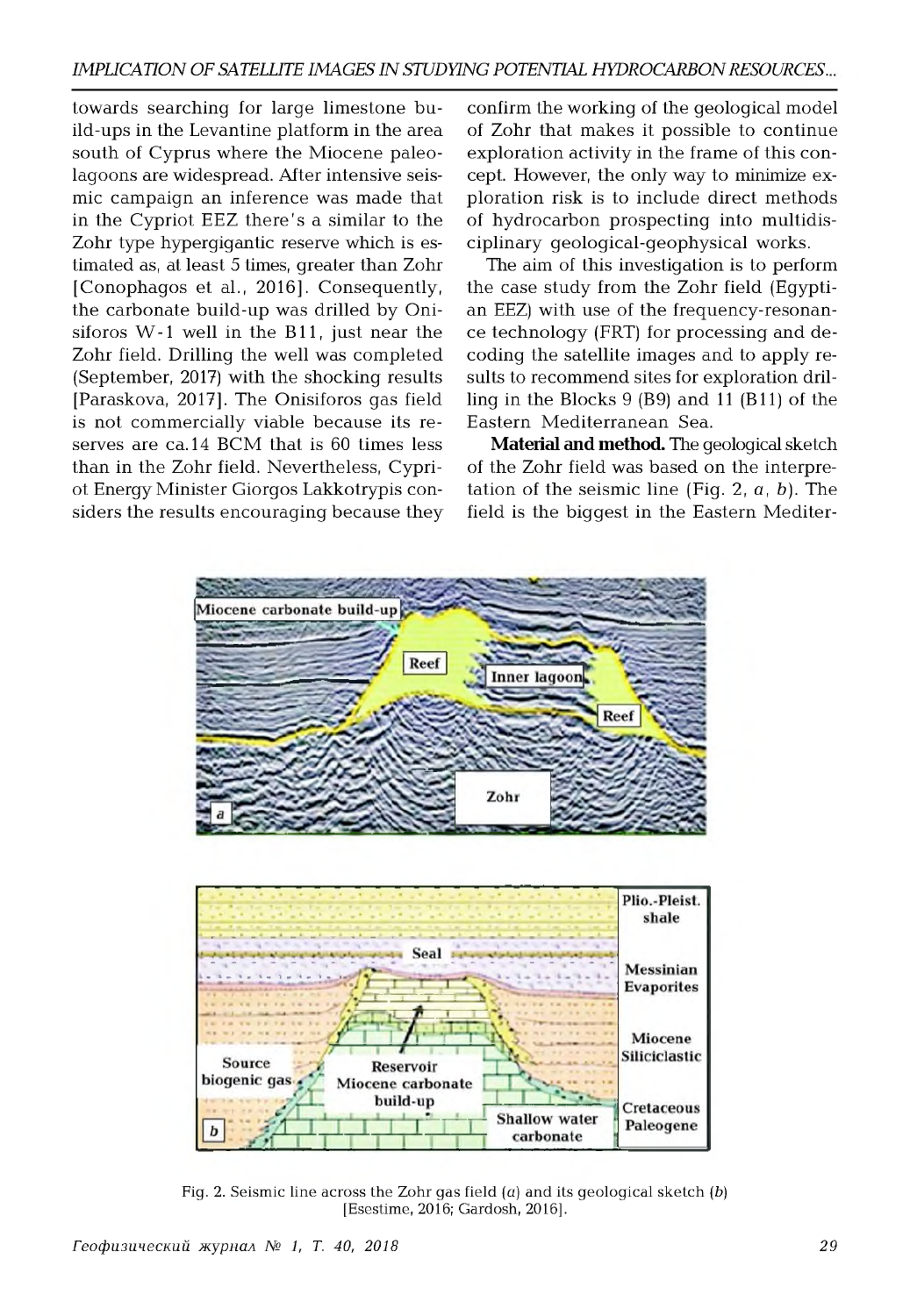ranean. It is situated at a water depth of 1450 m near Egyptian-Cypriot limit of the EEZs [Esestime et al., 2016]. The exploration well was drilled to 4131 m. The structure occupies  $100 \text{ km}^2$  with the thickness of gross gas column of 628 m. The gas recoverable reserves are 845 BCM . The field reservoir is a porous carbonate built-up of the Early to Middle Miocene age at the base of a thick sequence of Messinian evaporites within the Levantine Platform. Gas is suggested to be biogenic migrated from Cenozoic source rocks, which are sealed by the Messinian Evaporitic complex.

The propriety FRT is used for processing and decoding the satellite im ages of the B9 and B11. Its various aspects are described in a number of publications, including [Levashov et al., 2011, 2012, 2017a]. Here are only the basic principles for the concept of direct hydrocarbon search and exploration to get a clear idea of it without addressing other sources.

The novel technology is based on the generally accepted fact that each kind of molecules has own strict resonance frequencies of electrom agnetic field radiation [Hedvig, 1975]. The frequency of any matter is governed by the chemical composition and molecular structure or spatial lattice of material. This phenomenon is tested by experiments in laboratory. One of the numerous examples is presented in Table 2.

An accumulation of homogenous material creates a characteristic frequency of electromagnetic radiation whose intensity is proportional to the amount of material. At the Earth's surface the modulated signals of a characteristic frequency contain proper information on the structure, quantity and composition of the material which after discriminating can be used to uniquely identify matter of interest. The carrier signals are modulated by low frequency electromagnetic and seismo-magnetic signals of the lithospheric origin including those from hydrocarbon fields [Shuman, 2007]. A technique of determining reservoir pressure was developed by experiments on the known hydrocarbon fields. A new terminology was introduced to classify the results of remote sensing: the anomalous zones of "gas deposit", "oil reservoir", "gas-condensate accum ulation" and "oil and gas occurrence" types. It's worth mentioning that these zones themselves don't necessarily indicate commercial hydrocarbon accumulation.

For frequency-resonance processing the multispectral images are used from different satellites which are in the public domain. The images of Landsat 5 and Landsat 7 with a resolution of 30 m/pixel are used to performing reconnaissance surveys of large areas and to processing data on a scale of 1 : 50 000 and smaller. In looking for small objects the data should be processed on a larger scale and high-resolution images of  $2.5 - 1.0$  m/pixel are needed. The processing time for a satellite image in the A3 format is  $2 - 3$  days.

Frequency-resonance processing and decoding satellite images are based on a special algorithm for pattern recognition. A laser beam is divided into two absolutely iden-

| Water types                                | Mineralization,<br>$q \cdot dm^{-3}$ | Resonance<br>frequencies, kHz |
|--------------------------------------------|--------------------------------------|-------------------------------|
| Structured from Alpine sources             | $\leq 1$                             | 717.6                         |
| Weakly mineralized from Morshynski sources | $0.1 - 0.4$                          | 643.8                         |
| Average mineralization                     | $0.5 - 1.0$                          | 615.7                         |
| Strong mineralization                      | $5.0 - 15.0$                         | 551.5                         |

**T a b l e 2. Resonance frequencies for water of different mineralization [Levashov et al., 2017b]**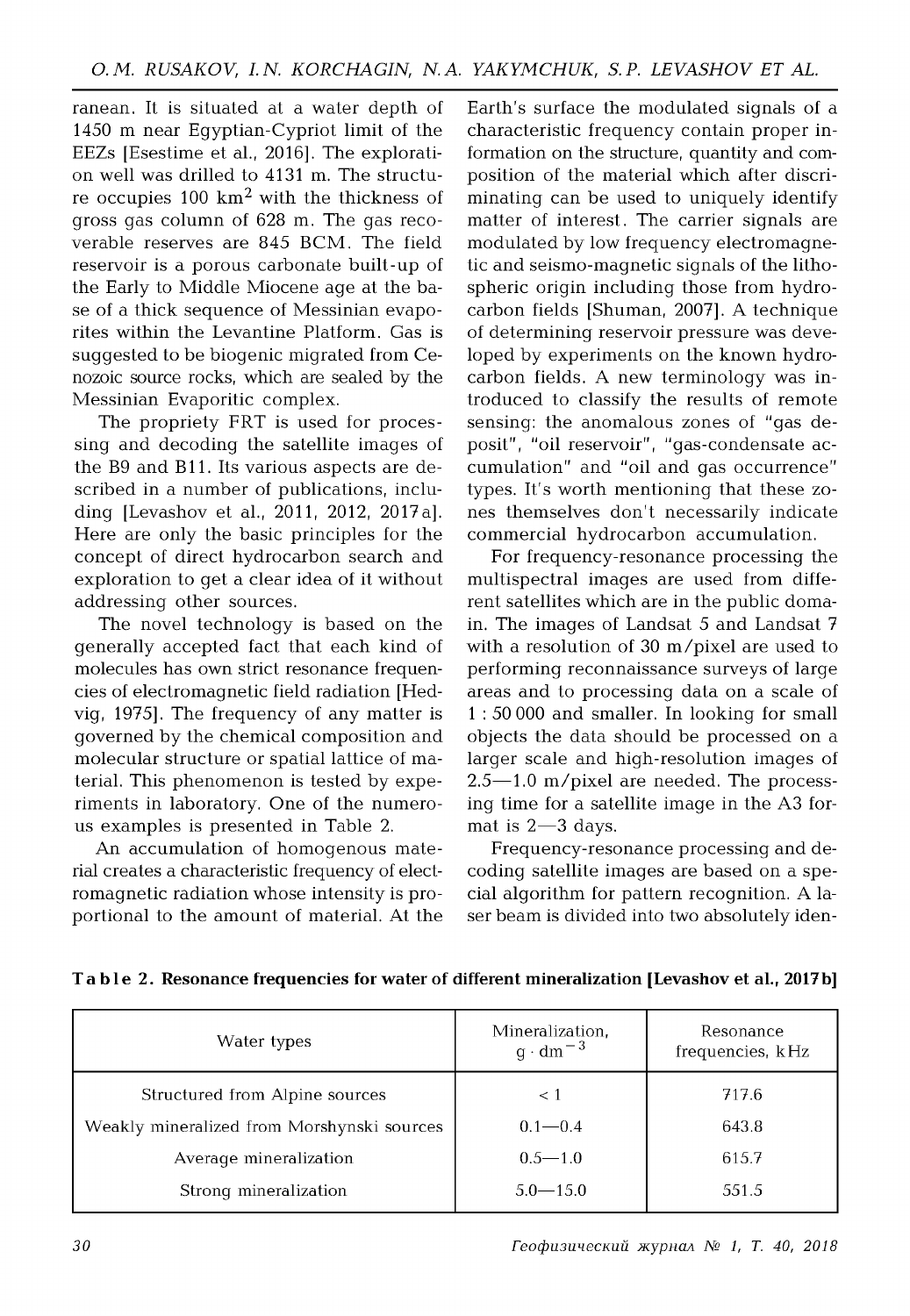tical beams by an optical divider. The first beam is modulated by the signal of hydrocarbons experimentally registered over oil and gas fields while the second one is focused on the satellite image of the study area. A special processor compares these images to discriminate a signal of sufficiently increased intensity due to a resonance effect that indicates the presence of hydrocarbons.

The ability of technology to searching for hydrocarbons was proved by a combined study of ground and satellite methods on the hydrocarbon fields in Ukraine (Shebelinske, Subbotinske, Kobzovske), Kazakhstan (Tengiz, Kazhigali, Teren-Uzuyk, Koshkimbet, Karaton) and Turkmenistan (Douletabad—Donmez, Yuzhnyi Iolotan). The estim ation of relative pressure of fluids in reservoirs is principal advantage over available remote sensing techniques due to sufficient increase in the ability to select places for commercially successful drilling.

**Results.** The FRT revealed 3 vast anomalous zones of the "oil and gas" type in

the B9 in the Egyptian EEZ and B11 in the Cypriot EEZ [Levashov et al., 2015]. The anomaly-1 (A-1), A-2, A-3 occupies 105, 104,  $42 \mathrm{km}^2$  respectively (Fig. 2). The total area of all the anomalous zones is  $251 \text{ km}^2$ . Tectonic faults are delineated in area of the Zohr field.

The contour of the A-1 (Fig. 3) corresponds exactly to that of the larger reef (Fig. 4) of the Zohr build-up mapped by the 3D seismic survey [Goliat ..., 2015]. Within the A-1 three pressure intervals are determined. The first oil and gas-saturated horizon is characterized by a change in reservoir pressure from 37.2 to 41.8 MPa. Taking into account the hydrostatic principle, this pressure corresponds to a depth of 3720—4180 m. The estim ated thickness of the productive horizon is 460 m. In the second hydrocarbon horizon reservoir pressure varies from 50.7 to  $56.2$  MPa at a depth of  $5070 - 5620$  m. In the third horizon, the pressure ranges in the interval of  $65.0-65.7$  MPa, between  $6500$ and 6570 m. The depths of the gas-bearing



Fig. 3. Location of the anomalous zones of "oil and gas" type in the area of the Zohr field:  $1$  — contour of the anomalous zones;  $2$  — tectonic faults;  $3$  — position of the Zohr-1 well;  $4$  — vertical zones of fluids migration from the FRT data. GWC — gas-water contact.

 $Fe$ офизический журнал № 1, Т. 40, 2018 **1996 31**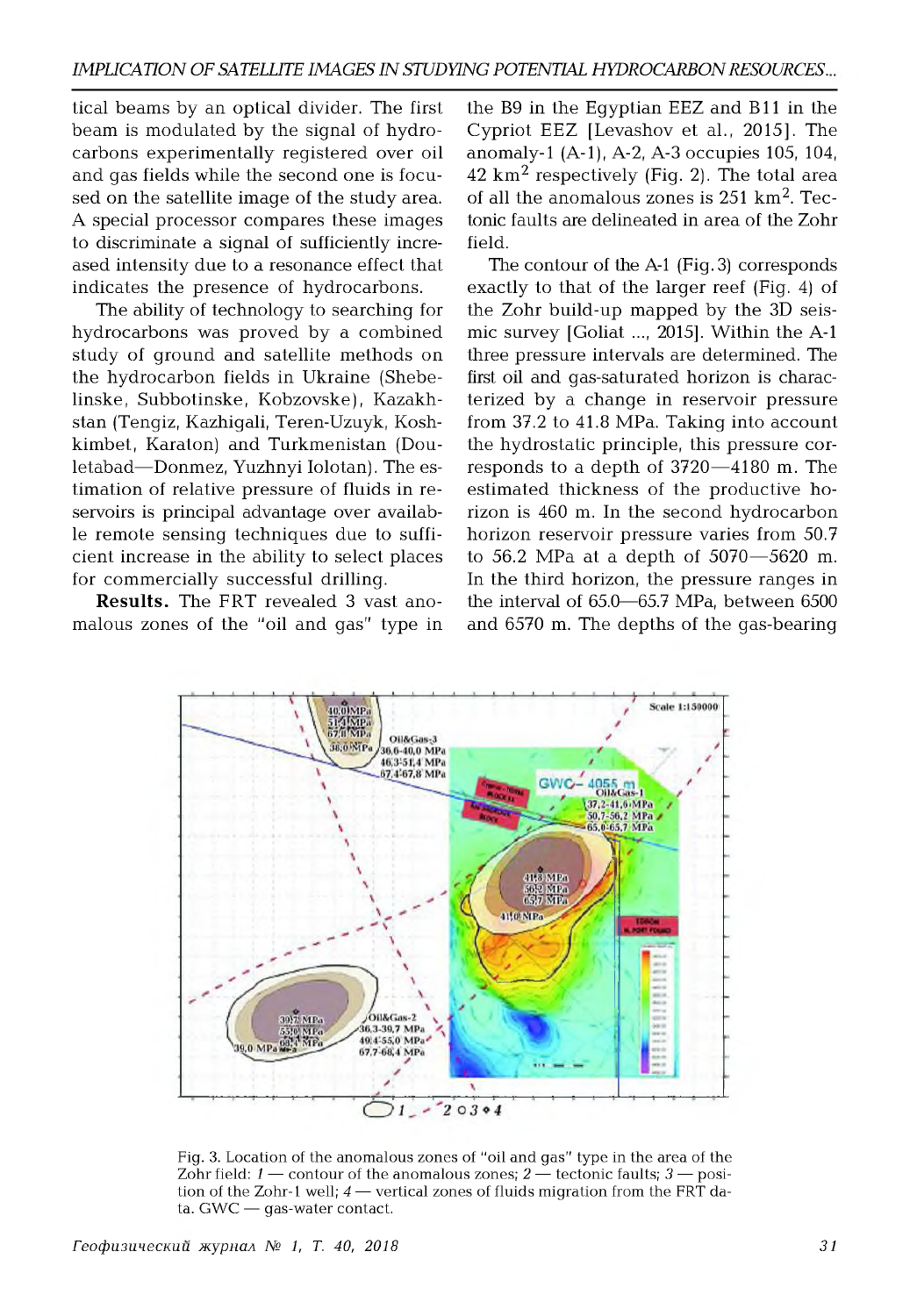

Fig. 4. Comparison of the results from the FRT and 3D seismic surveys in the B9 and B11 [Goliat ..., 2015]. Blue arrows indicate vertical zones of fluids migration from the FRT data.

horizons are in good agreement with the drilling data [Goliat ..., 2015]. The second example of the impressive coincidence from independent methods is presented in Fig. 4 where the A-1 and A-3 fully coincide with the anticline structures on the seismic crosssections. However, the results of the FRT are more informative than of this survey because they revealed the zones of vertical fluids migration and anomalous reservoir pressure. The increase in the reservoir pressure toward the vertical migration zone is the common phenomenon of 14 hydrocarbon fields studied by the FRT all over the world [Levashov et al., 2015]. The role of these observations in the hydrocarbon accumulation will be discussed further.

Three anomalous zones of the "oil and gas" type of different areas were found in the southwestern  $B9$  (Fig. 5). Only the A-1 is an object of interest due to its parameters. The area of the A-1 along the contour of zero pressure is  $25.5 \text{ km}^2$  decreasing to

13.3  $km^2$  along the isoline of 60 MPa. A thickness of the gas-bearing horizons is estim ated to be 50, 100, 540 and 260 m. The maximum value of fluids pressure is 141 MPa. A narrow vertical channel of deep fluids migration is traced in the center of anomaly.

After extensive 2/3D seismic campaign well Kg-70-1 was drilled by Shell in 2007, which did not provide compelling evidence to continue exploration. If we take into account the results of the FRT only such an outcome is possible as the well is located outside the anomalous zone.

Fig. 6 presents results of the FRT in the B11 nearby the Egyptian EEZ. The confiquration of the "oil and qas" A-1 is the same as that of seismically derived. It is located at a distance of only 5 km from the base of the Zohr field. Along the isoline of zero pressure the area is  $46 \text{ km}^2$  and along the pressure contour of 60 MPa it is  $10.5 \text{ km}^2$ . Three intervals of reservoir pressure are estimated at a depth of 120 m, 510 m and 40 m.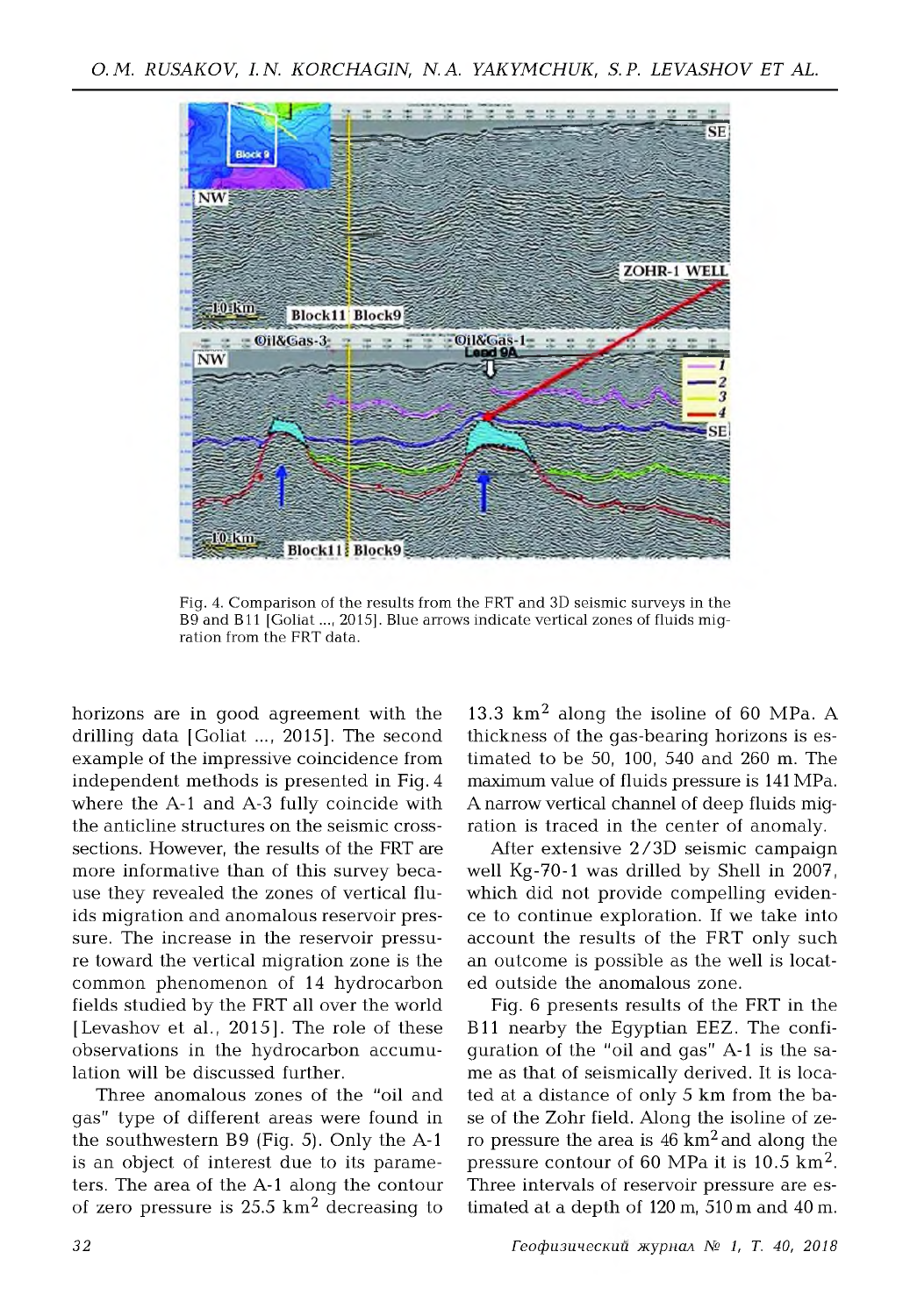The maximum value of fluids pressure is 141 MPa. There is a small local vertical conduit of deep fluids migration near the center of the A-1.

After failure drilling by the Onisiforos West-1 well in the Block 11, the detailed FRT was applied on 18—22 August, 2017 [Levashov et al., 2017c]. It turned out that the



Fig. 5. Location of the anomalous zones of "oil and gas" type in the area of the Kg-1 well [Levashov et al., 2015]: *1* — scale of the values of reservoir pressure, MPa; *2* — location of the vertical channel of fluids;  $3$  — tectonic faults;  $4$  — position of the Kg-1 well.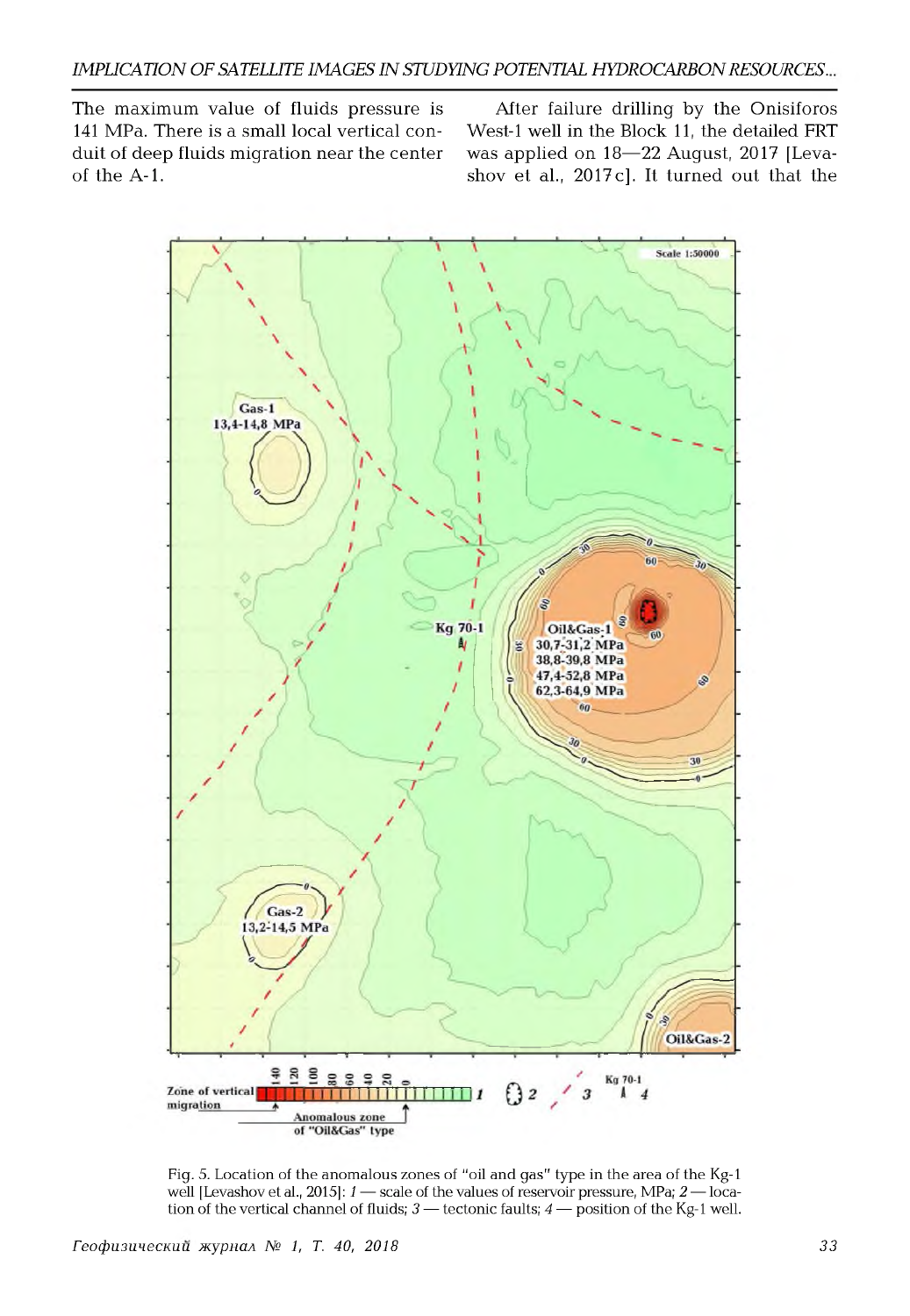

Fig. 6. Location of the anomalous zone of "oil and gas" type in the B11 of the Cypriot EEZ nearby the Zohr gas field [Levashov et al., 2015]: *1* — scale of the values of reservoir pressure, MPa; *2* — location of the vertical channel of fluids; *3* — tectonic faults.

well was located at the southeastern end of the distinct "gas" type A-1 (Fig. 7). The anomalous zone along the zero MPa isoline has  $42 \text{ km}^2$ , along the 50 MPa isoline is 29 km<sup>2</sup>. The maximum value of reservoir pressure is 53.5 MPa. To the north of the well within the A-1 the channel was revealed for vertical migration of deep fluids.

**Discussion and conclusions.** Based on full support for the results of the FRT by those of 3D seismic profiling and Zohr-1 well,

an attempt is made to analyze a hydrocarbon play (conceptual model) for planning exploration activity in the B9 and B11. The hydrocarbon origin, area of anomalous zones, amount of reservoir pressure and occurrence of fluids channels and tectonic faults are used as inseparable indicators for a commercial discovery.

There are exploited four distinct petroleum plays of ages from the Triassic to Pliocene in the Eastern Mediterranean Region [Es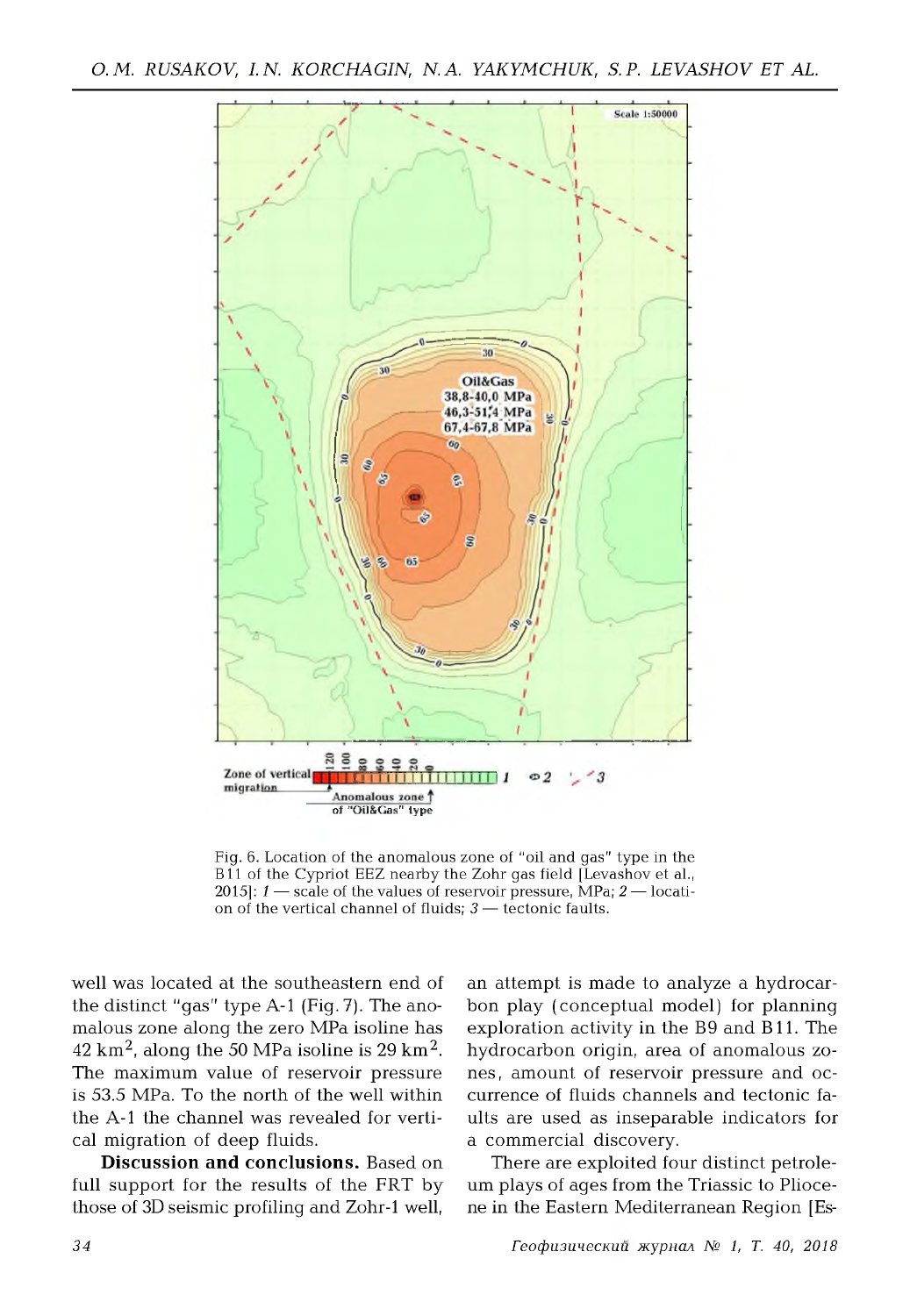sestime et al., 2016]. They are inferred from the notions of source rocks, reservoirs, seals and generation-migration of hydrocarbons. The Zohr play is widely considered as the most profitable because it is able to be characteristic of the whole Eqyptian and Cypriot EEZs. Its major elements are biogenic gas, source rocks of the Oligocene and Miocene age and top seal of the from thick Messinian Evaporites. However, this approach should be treated with caution due to the complete failure results from the Onisiforos West-1 well [Paraskova, 2017]. In the frame of the Zohr play this fiasco is absolutely unexplainable. The constituents of the Zohr play are common for the carbonate platform at least in the B9 and B11 while the Onisiforos West-1 well is spudded at a distance of only 5 km from the base of the Zohr field.



Fig. 7. Location of the anomalous zones of "gas" type in the area of the Onisiforos West-1 well: *1* — scale of the values of reservoir pressure, MPa; *2* — tectonic fault; *3* — location of the Onisiforos West-1 well; *4* vertical channel of gas migration; 5 — gas migration paths of vertical migration of deep fluids.

 $Fe$ офизический журнал № 1, Т. 40, 2018 **1996 35** 

The vaguest component of the most popular siliciclastic and carbonate plays of the Eastern Mediterranean is the origin of gas due to the absence of appropriate information on gas composition from big hydrocarbon fields in public domain. The Italian Company ENI determined the gas origin of the Zohr field by analogy with its previous identification case for the giant "Perla" biogenic gas field, Venezuela [Conofagos, Fokianou, 2017]. The Zohr field was created in a karstified limestone reservoir at the margin of paleo-lagoon in the Miocene similarly to the paleogeographic setting of the Perla field. The discovery of the Zohr field is considered as a significant breakthrough in the exploration strategy. Due to the ENI model the exploration efforts should be focused on seismically localizing karstified build-ups in the carbonate platform of the Eastern Mediterranean.

In all hydrocarbon plays the gas origin is inferred from type of source sediments revealed by seismic interpretations in the Eastern Mediterranean (see for example [Peck, Horscroft, 2005; Lie, Trayfoot, 2009; Di Cuia, 2017]). Such an approach defines, a priori, the gas origin as biogenic. The same conclusion is reached from thermogenic petroleum systems of deep horizons because they deal with thermally matured organic matter in sediments [Marlow, 2014]. The only mention on the deep gas composition came from the Leviathan Well-1 [Petzet, 2012]. A gas-bearing zone at about 590 m depth contains gas heavier that in the well's shallower intervals suggesting it's a thermogenic source.

This factual observation is in line with a regional geochemical study of 38 gas samples from the nine wells drilled the western Nile Fan. They approximate location (Fig. 8) is only given due to a proprietary request [Vandre et al., 2007]. The samples of the Early Miocene to Pliocene age range in depth from 1527—4480 m. To increase validity of geochemical data information from other sampling sites is also used from the eastern Nile Fan and Israeli offshore.

The values of  $\delta^{13}$  and  $C_1 / (C_2 + C_3)$  for methane vary from -66 to -40  $\%$ <sub>o</sub> and 15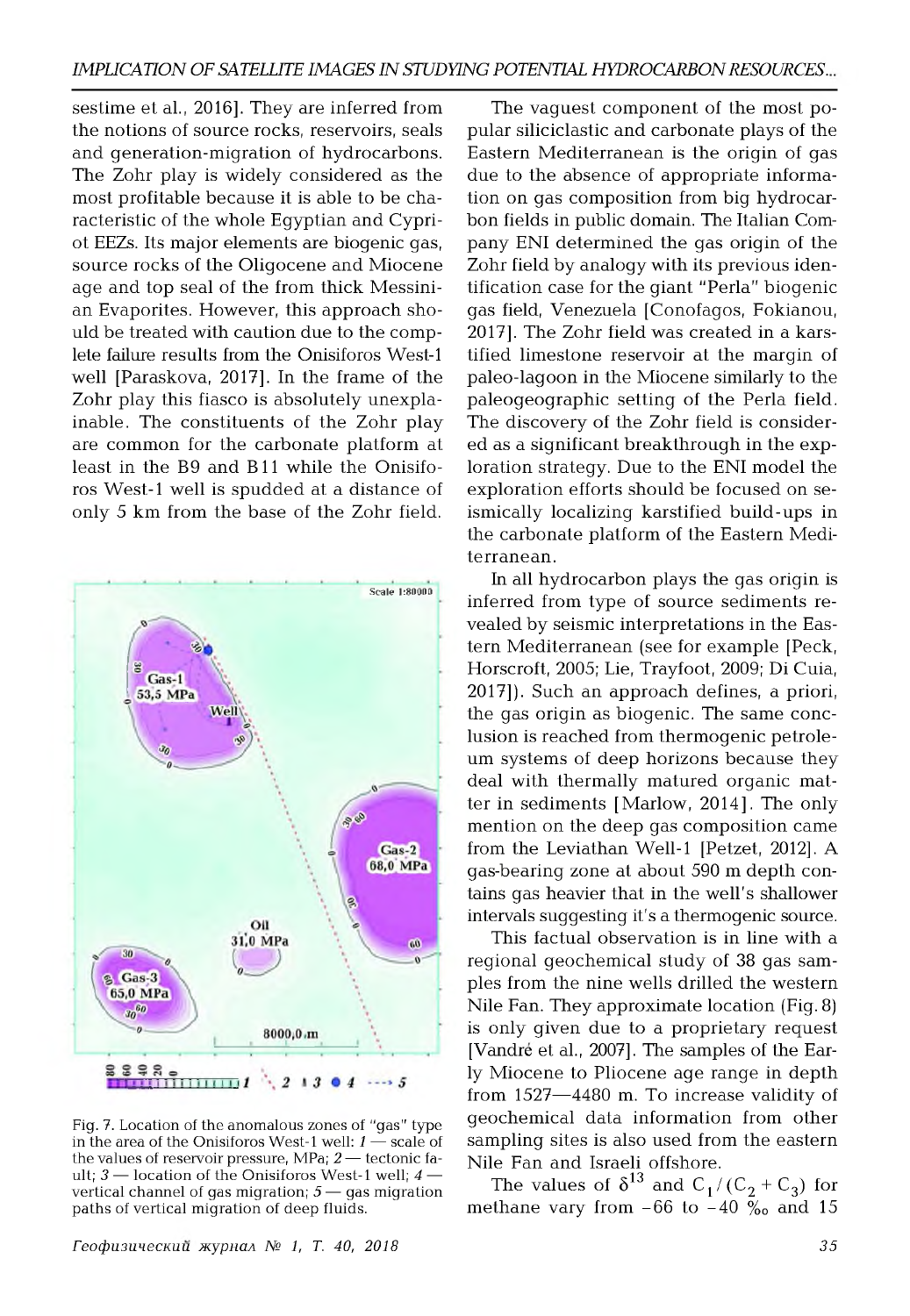

Fig. 8. Locations of sampling sites for the regional geochemical study [Vandre et al., 2007].

to 2000, respectively. They are presented in the form of the Bernard and Whiticar plots to identify the gas origin because it is widely used approach (Fig. 9, *a,* b). The values indicate microbial  $(2000 - 66 \degree)$  and thermogenic  $(13-35\%_0)$  origins for the most of the samples. However, the gas wetness index and in- $C_4$  ratios don't change with depth undoubtedly indicating that methane either has resulted from microbial altering thermogenic hydrocarbons in situ or from migrating thermogenic gas upwards from a greater depth. The highest level of biodegradation is determined in the Pliocene reservoir shallower than 2400 m. In turn, the values of  $\delta^{13}$  between -66.0 ‰ and -39.6 ‰ and  $\delta$ D from  $-183\%$  to  $-148\%$  classify methane as a mixture of the thermogenic and microbial origin.

Only gas of the thermogenic origin is characteristic of the Miocene reservoirs. Microbial methane is determined in the Pliocene to recent sediments. The older sediments accumulated gas that moved upwards from greater depths. The intermediate gas composition results from coexistence of the end members of these gases.

Minor contribution of the biological methane into the dominant gas pathways was registered in practically the same areas in the offshore of the Nile delta [Younes, 2015]. This result is supported by a low content of organic carbon  $(0.15-1.15\%)$  in the bottom deposits and the Upper Miocene, Pliocene and Pleistocene sediments  $(< 0.3 \%)$  in the Eastern Mediterranean [Kendric et al.,

1978; Pedrosa-Pámies et al., 2015]. Good source rocks are considered to have  $2\rightarrow 5\%$ of total organic content [Dolson, 2016].

A geochemical analysis of 20 samples was made from the Miocene and Plio-Pleistocene reservoirs of the Abu Qir, N. Abu Qir, Temsah, Wakkar and port Fouad fields (Fig. 10) [Younes, 2015]. The natural gas contains  $96.2 - 99.37$  % of methane. The stable carbon and hydrogen isotopic composition of methane varies from  $-65.6$  to  $-40.3\%$ PDB and from  $-140$  to  $-170\%$  VPDB strongly indicating mixture of thermogenic and early microbial methane (Fig. 11). Only thermogenic methane is found in gas from the western province. Type III kerogen from terrestrial organic material is determined whose maturity parameter  $(R_0)$  ranges from 0.6—  $0.5$  %. As kerogen is cracked into thermal gas at  $1.05 R_0$  [Norman, 2014] the thermal gas from the Miocene sediments in the study area has abiogenic origin. Furthermore, in the Levant Basin and surrounding continental margins the Mesozoic sediments were mainly deposited in deep water [Esestime et al., 2016]. The pelagic sedimentation resulted in deep water detrial limestones, chalks, marls and shale. Siliciclastic were locally deposed due to a change in drainage of nearby land. Only the Triassic sediments are composed of shallow water carbonates, local evaporites and minor siliciclastics. Therefore, terrestrial material is not a source of Type III kerogen to be cracked into thermogenic gas. From this follows that thermogenic gas is of abiogenic origin in the Mesozoic sediments of the Eastern Mediterranean.

A model of generating two types of methane is presented in Fig. 12 [Al-Balushi et al., 2016]. The PT conditions are believed to be favourable for the large accumulation of biogenic gas just below the Messinian evaporites and for thermogenic gas in the Cretaceous deposits from which it leaks vertically to the Cenozoic reservoirs. The comparison between Figs. 9, *b* and 11 demonstrates their full identity.

As basin and petroleum systems modelling is a standard procedure in the exploration activity [see, for example, the comp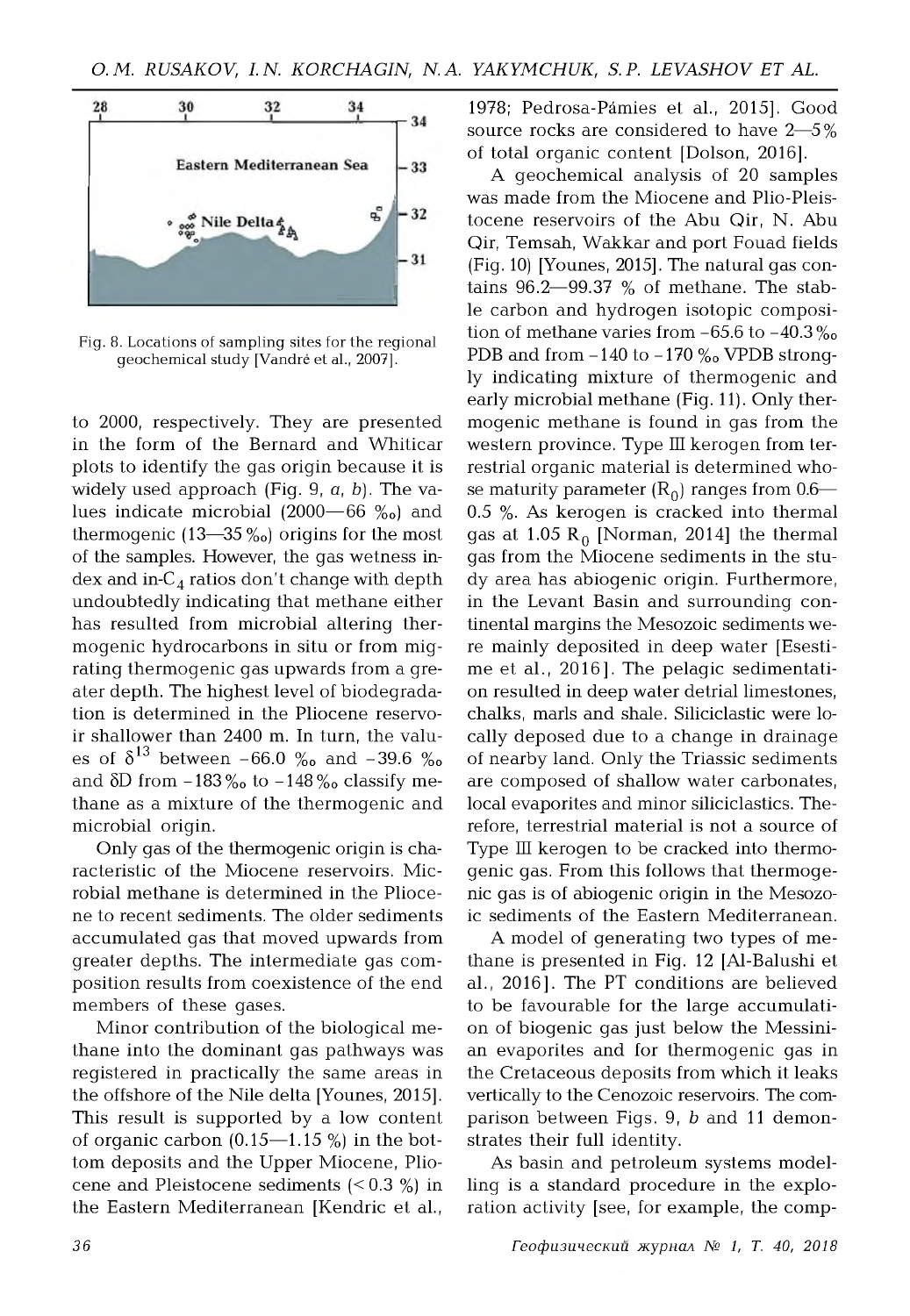rehensive book of [Hantshel, Kauerauf, 2009], it has been most successfully applied to elucidate the formation and transformation of hydrocarbon in the Eastern Mediterranean by [Halstenberg, 2014] and [Al-Balushi et al., 2016]. The paleo-tem peratures calibrated for the Tamar and SPO-1 wells allow us to evaluate their role in these processes using new experimental information on biochemical processes.

The stable carbon and hydrogen isotopic composition of methane was analyzed from the Isis and North Alex mud volcano on the western Nile deep-sea fan, about 55 km from Alexandria [Mastalerz et al., 2007]. As the values of  $\delta^{13}$ C and  $\delta$ D are 55.1 %



Fig. 9. Diagrams of carbon  $(\delta^{13})$  vs.  $C_1 / (C_2 + C_3)$  (*a*) and carbon  $(\delta^{13})$  vs. hydrogen  $(\delta D)$  (*b*) for methane from the wells of the Egyptian and Israeli coast [Vandré et al., 2007]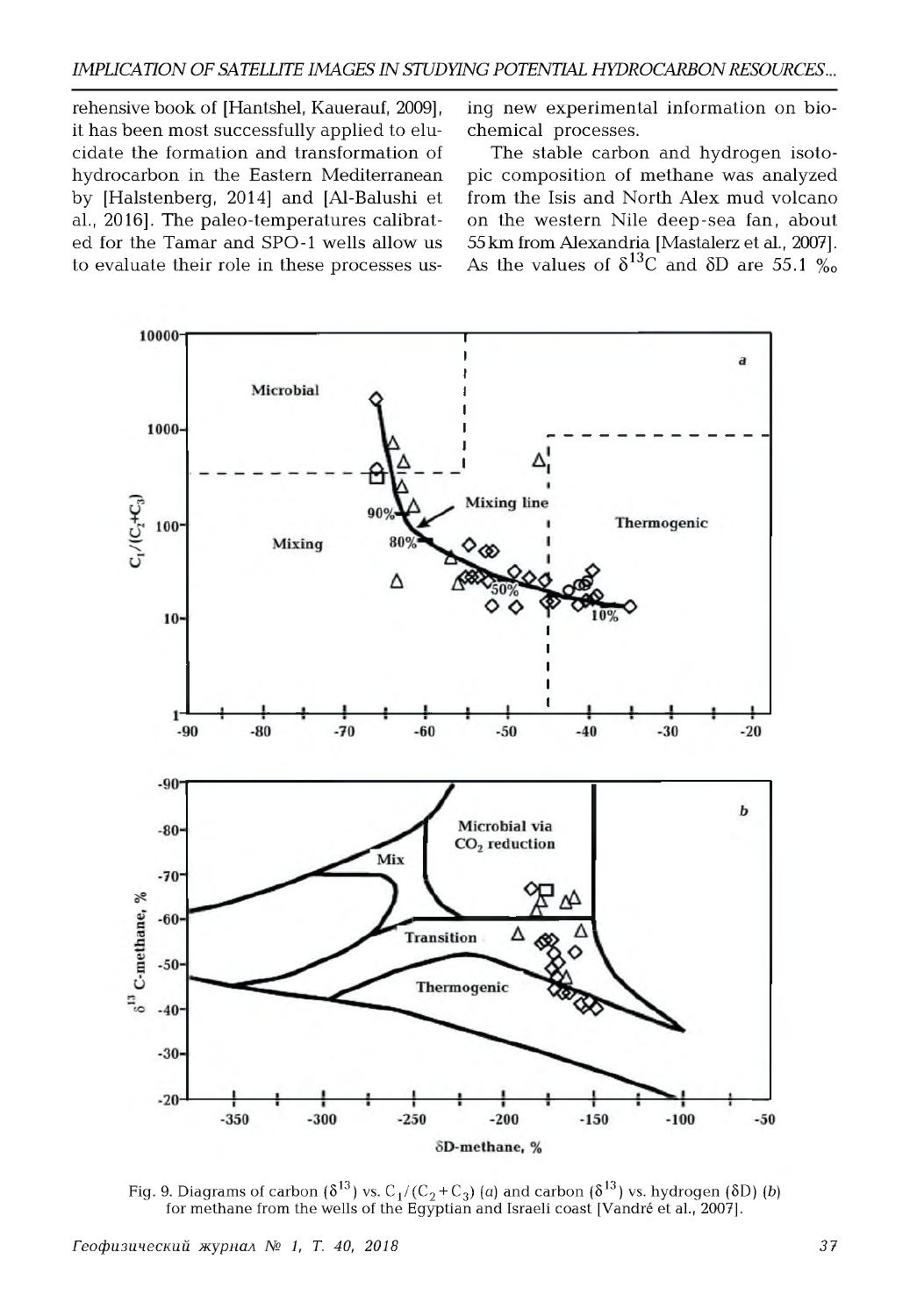

Fig. 10. Locations of sampling gas field for regional geochemical analysis [Younes, 2015].

VPDB and  $203\%$  VSMOW, respectively the methane origin is mainly thermogenic. Ascending fluids from deeper horizons are also revealed.

A new "clum ped isotopic" technique revealed that the temperature for the formation of biological gas is less than 50 °C and that for thermogenic gas ranges from 155 to 221 °C [Stolper et al., 2014]. These results strongly support the above inference of the

original thermogenic gas in the Miocene sediments of Egyptian, Israeli and Cypriot EEZs as to the temperature at their top was  $60-$ 70 °C [Halstenberg, 2014; AlBalushi et al., 2016]. On the other hand, an archaeal consortium which is considered to be the major anaerobic methanogen of the sea environment cannot produce biomethane in the Mesozoic sediments for further cracking into therm ogenic gas. The reason is that the



Fig. 11. Diagram of carbon  $\{\delta^{13}\}$  vs. hydrogen  $\{\delta D\}$  for methane from the Nile Delta [Younes, 2015].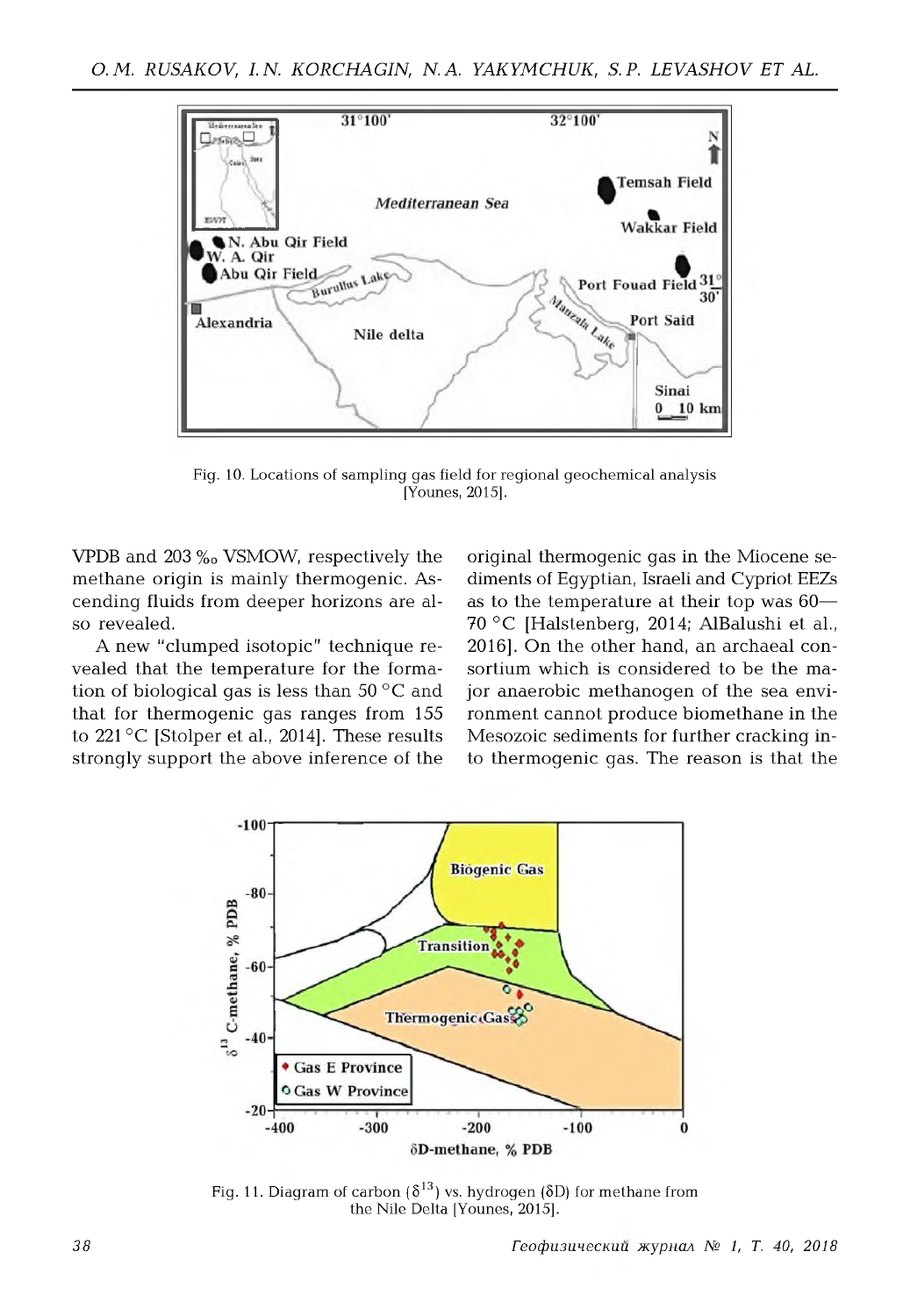temperature at their top  $(120\degree C)$  is higher than the upper limit for Archaea life which is  $121 °C$  [Kashefi, Lovley, 2003]. In other words, the thermogenic gas of abiogenic origin is predominant in the Miocene and deeper sediments off the Eqyptian and Israeli coast.

Foregoing information leads to a logical conclusion that hydrocarbon plays based on only multichannel seismic-reflection profile data and on the biological hydrocarbon concept are not successful in planning the most econom ical exploring for prospective oil and gas discoveries. For example, Shell acquired 1862 km of 2D seismic lines, 7183 km<sup>2</sup> of 3D seismic data and drilled 9 failure exploration wells in B9 before new concessioner Eni discovered the Zohr field, having perform ed additional seismic surveys during 3 years. From this follows that drilling success rate is only 10%. Selecting wells places resulted in a very poor achievement similar to that of the old-time "wild cat" approach which was exploited in unstudied areas without any preliminary works. In this context, it is interesting inside story of ar-

riving at the ENI mega achievement: *"Like all great exploration discoveries also the Zohr* discovery is full of surprises, the unexpec*ted, intuitions, m istakes, skill, enthusiasm, and ups and downs in which the human ele*ment is as crucial as the technology ..., for*tune favours the brave, right? Right. If Eni had not decided to bring forward the exp*  loration of Zohr, we would not be here talk*ing about it*" [Alfieri, 2015]. As such, their decisions appear largely to have been based on emotions rather than on an objective analysis of the available options from relevant multimethod data to obtain the best result.

To explain such a situation a comparative analysis was made between the FRT results from the Zohr and Onisiforos gas fields. With regard to seismic data, they demonstrate similar geological setting of these fields that was the basis for an optimistic forecast to discover new reserves 5 times greater than the Zohr [Conophagos et al., 2016]. The difference between the FRT results from the Zohr and Onisiforos gas fields is conceptual due to the absence of the gradient



Fig. 12. Model for the origin of biogenic and thermogenic hydrocarbons in the Aphrodite, Leviathan and Tamar gas-oil fields [Al-Balushi et al., 2016].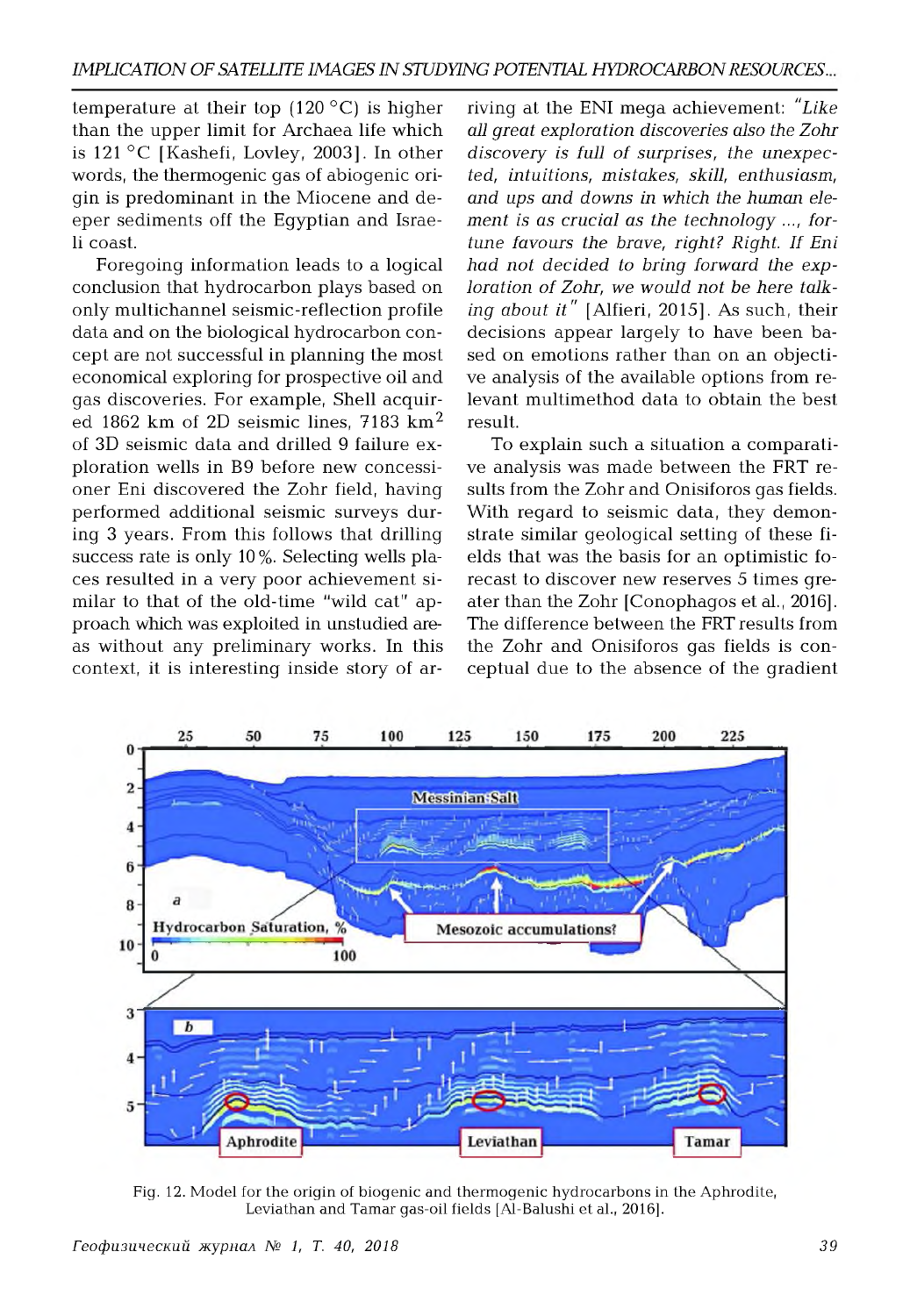of reservoir pressure in the Onisiforos discovery (See Fig.  $6$ ) that is proved to be an integral feature of commercial hydrocarbon fields [Levashov et al., 2017a].

There exists co-occurrence of exclusive commercial and non-commercial wells within the same big hydrocarbon field [Bembel et al., 2003]. This phenomenon can be exem plified by the Em-Egovskoe field in the West Siberian oil basin (Russia). Here nine wells were drilled in the area of  $1 \text{ km}^2$ . However, during 10 years 92 % of oil was extracted from only the well R-2 while the rest oil recovery was provided by eight wells. The reason for extremely large productivity of the well R-2 is that it was accidentally drilled near the vertical channel of abiogenic fluids, which is characterized by high pressure ("geosoliton tube"). This is particularly the case for the situation of the Zohr and Onisiforos wells when the latter was penetrated the reservoir in a site of the background pressure.

Therefore, the fluid mechanism is the m ost suitable for origin fields in the B9 and B11 because the methane is mainly thermogenic in the major gas field of the Eastern Mediterranean (see the previous text) and the Zohr Well-1 is located near the vertical channel of high pressure (See Fig. 3). Another line of evidence in favour of this mechanism comes from the interpretation of the magnetic survey in the area of the hydrocarbon fields in the Eastern Mediterranean [Petrova, Petrishchev, 2011].

To the west of the Nile Delta and near the southern coast of the Cyprus gas fields are confined to the inclined zone of decreased magnetization at a  $20-4$  km depth (Fig. 13,  $\alpha$ ). The similar zone occurs beneath the Nile Delta and the Tamar gas field (Fig. 13, b). The Dalit gas field is confined to the low magnetization lens (2—4 km depth) above the zone of the same condition at a depth of  $10-12$  km (Fig. 13, c). The magnetization decrease results from hydrocarbon reworking due to influence of upwelling flows of heated material from the mantle along w eaken tube-like zones in the lithosphere. There is a network of intraplate (mantle) tectonic faults delineated by multi-qeophysical approach in the area of gas fields of the Ni-



Fig. 13. Geomagnetic cross-sections of the gas fields in the Eastern Mediterranean [Petrova, Petrishchev, 2011]. Fields: *1* — gas; *2* — oil; *3* — supposed zones of oil and gas accumulation.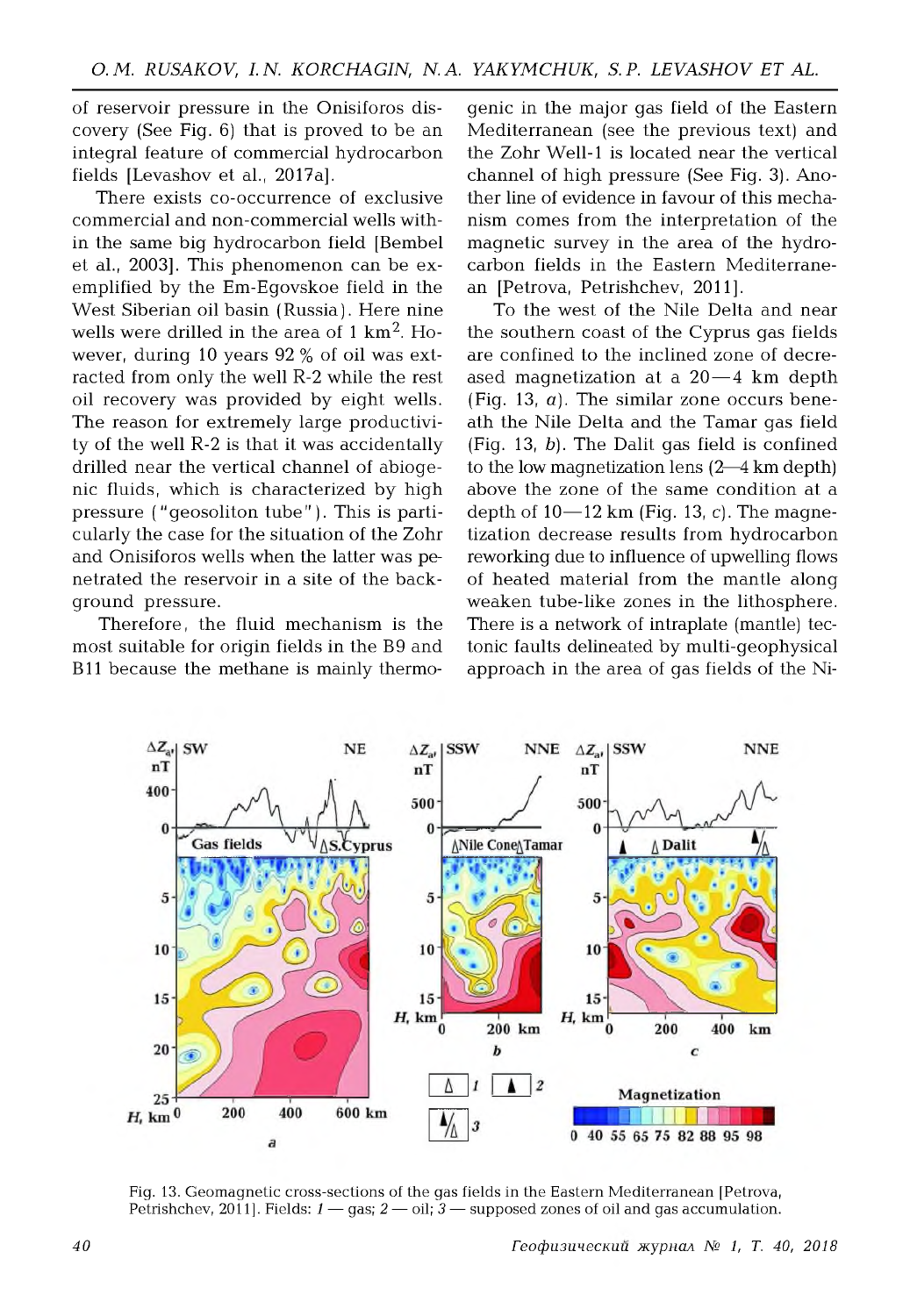le Delta and Levantine Basin [Eppelbaum, Katz, 2011]. They are able to provide favourable conditions for forming such pathways. Thus, selecting an optimal drilling location should be based on integrated studies.

Based on the concept of migration of abiogenic hydrocarbon together with deep fluids along vertical conduit and the increase in the reservoir pressure toward this pathway (the peculiarities of the Zohr gas field), producible volume of hydrocarbons is proqnosed within the areas of the B9 and B11 "oil and gas" type anomalies (See Figs.  $5, 6$ ). Available information evidences for non-commercial gas accumulation in the Oniciforos discovery.

In concussion, the major results are as follows.

- 1. The anomalies of "oil and gas" type were revealed by the frequency-resonance technology of processing and decoding the satellite images of the licence B9 and B11.
- 2. Most of them evidence for the vertical

pathways for migration of deep fluids and the horizontal gradient of the reservoir pressure.

- 3. As these features are characteristic of the anomaly from the Zohr gas field they are first used as the indicators of a com mercial discovery.
- 4. Based on these indicators the optimal locations are recommended for exploration drilling in the B9 and B11. The Onisiforos discovery can 't be considered as commercial.
- 5. In the Miocene sediments, abiogenic gas is mostly determined by available information on the stable carbon and hydrogen isotopic composition of methane from the wells and paleotemperature regime off the Egyptian and Israeli coast.
- <sup>6</sup> . The siliciclastic and carbonate plays are equally useful for planning exploration activity in the B9 and B11. To decrease the in potential risk of drilling requires an interdisciplinary approach.

# **Implication of satellite images in studying potential hydrocarbon resources in the licence Blocks 9 and 11, the exclusive economic zones of Egypt and Cyprus**

### **©** *O.M. Rusakov, I.N. Korchagin, N.A. Yakymchuk, S. P. Levashov, V. D. Soloviev, D. N. Bozhezha, 2018*

A frequency-resonance technology was used for processing and decoding the satellite images of the licence Blocks 9 and 11 in the Eastern Mediterranean. The anomalies of "oil and gas" type were revealed in the study area. The supergiant Zohr gas field produces the prominent anomaly covering the largest area of  $251 \text{ km}^2$ . This anomaly evidences for the channels for vertical migration of deep hydrocarbon-bearing fluids and the horizontal gradient in reservoir pressure. For the first time, these two specific findings were suggested to be indicators of a commercial discovery. Based on them, several "oil and gas" type anomalies were recommended for exploration drilling in the Blocks 9 and 11. Available information cannot allow us to consider the Onisiforos discovery as a commercial gas field. The siliciclastic and carbonate plays are equally workable in the Egyptian, Cypriot and Israeli EEZs where in the Miocene sediments abiogenic methane is the main component of gas which ascends to reservoirs from deeper layers. Selecting an optimal drilling location requires an interdisciplinary approach.

**Key words:** Nile Fan, Levant Basin, satellite images decoding, discoveries classification, hydrocarbons origin.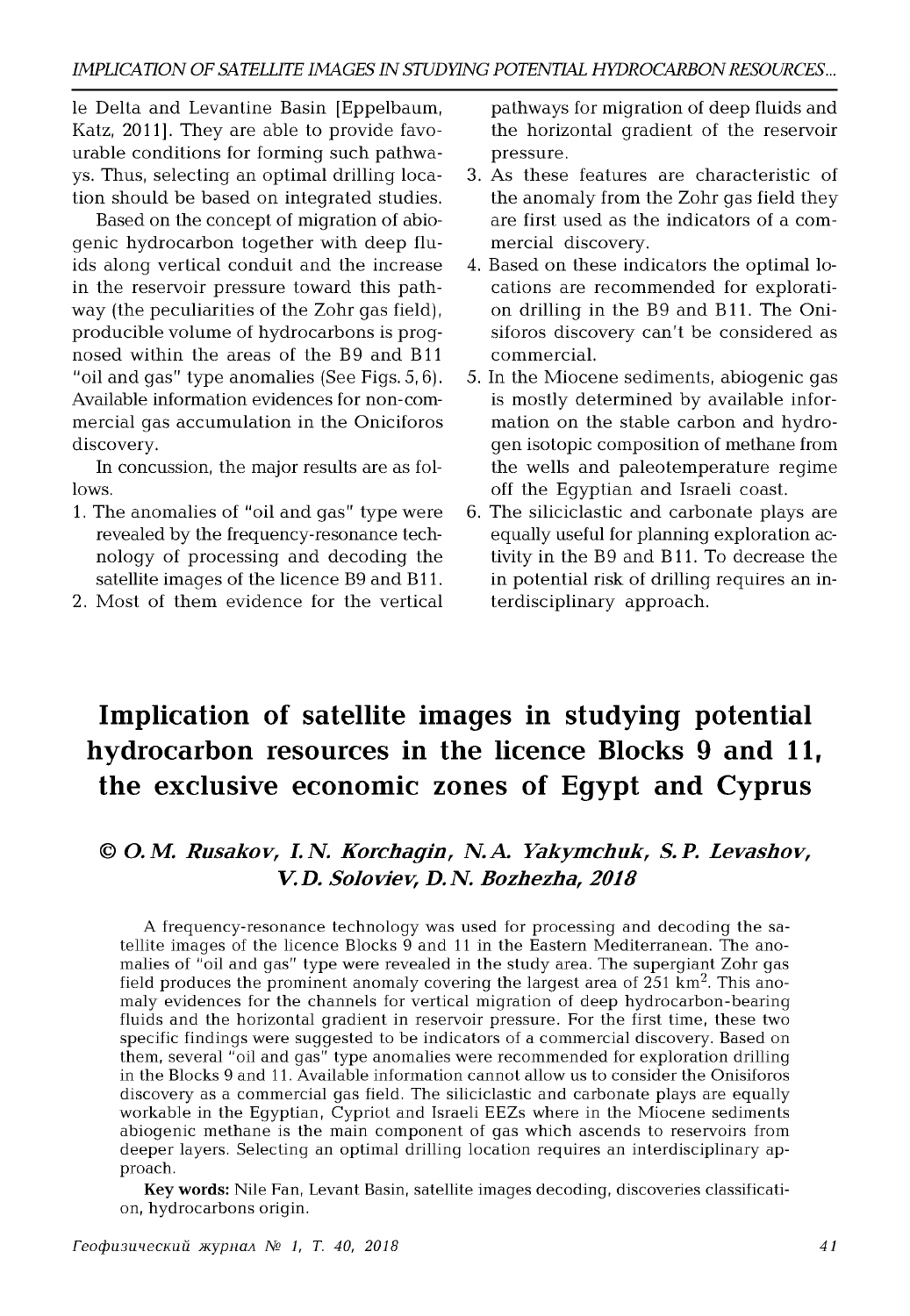#### **References**

- Atoll Gas Field, North Damietta Offshore Concession, East Nile Delta. www.offshore-technology. com/.../atoll-gas-field-north-damietta-offshore-concession-... 30 June 2016.
- *Al-Balushi A., Neumaier M., Fraser A., Jackson C.,* 2016. The impact of the Messinian Salinity Crisis on the petroleum system of the Eastern Mediterranean: a critical assessment using 2D-petroleum system modelling. Pet*roleum Geoscience* 22, 357—379. <https://doi>. org/10.1144/petgeo2016-054.
- *Alfieri M.,* 2015. The discovery and development of the Zohr gas field in Egypt | Eniday. https: //www.eniday.com/en/human\_en/discovery-development-gas-zohr.
- *Bembel R.M., Megeria V.M., Bembel S.R.,* 2003. Geosolitons: the functional system of the Earth, conception, exploration and exploitation of hydrocarbon fields. Tyumen, Vector Buk, 224 p. (in Russian).
- BP Statistical Review of World Energy, June 2017. https://www.bp.com/.../bp/.../energy. . ./statistical-review-2017/bp-statistical-review-of-wo.
- *Conophagos E., Lygeros N., Foskolos* A., 2016. Target reserve 5 times greater than ZOHR within the Cypriot EEZ. <https://www.cyprusgas> news.com/target-reserve-5times-quater-Zohr/.
- *Conofagos E., Fokianou T.,* 2017. "Zohr" Supergiant Biogenic Gas Field Discovery & Its Importance for Greece. [www.academia.edu/.../](http://www.academia.edu/.../)  Zohr Supergiant Biogenic Cas Discovery.
- *Di Cuia R., 2017. East Mediterranean: the new* frontier opens. <http://www.researchgate.net/> .../316109903\_EAST\_MEDITERRANAEN\_ THE NEW  $\overline{F}$ .
- *Dolson J.,* 2016. Understanding Oil and Gas Shows and Seals in the Search for Hydrocarbons. Cham, Switzerland: Springer Int. Publ., 486 p.
- *Ellinas C., Roberts J., Tzimitras H.,* 2016. Hydrocarbon developments in the Eastern Mediterranean. Washington DC Atlantic Council. <http://www.atlanticcouncil.org/publications/> reports/hydrocarbon-developments-in-theeastern-mediterranean.
- *Eppelbaum L., Katz Y.,* 2011. Tectonic-Geophysical Mapping of Israel and the Eastern Mediterranean: Implications for Hydrocarbon Prospecting. *Positioning* 2(1), 36—54. doi: 10. 4236/pos.2011.21004.
- *Erestime P., Hewitt A., Hodgson N.,* 2016. Zohr — a newborn carbonate play in the Levantine Basin, East-Mediterranean. *First Break* 34, 87—93.
- *Gardosh M.,* 2016. The Levant Basin A World-Class Hydrocarbon Province in the SE Mediterranean Sea. <http://www.energy-sea.gov.il/> English-Site/PublishingImages/Pages/Forms /EditForm/RoadshowPresentationDr.Michael Gardosh\_LevantBasinHCPotential.pdf.
- Goliat Field Trip, 2015. https://www.eni.com/ docs/it\_IT /enipedia/inform azioni.../2015/ goliat-final-website.
- *Hanstelberg D.B.,* 2014. Reconstruction of Tectonic Paleo-Heat Flow for the Levantine Basin (Eastern Mediterranean). Implications for Basin and Petroleum System Modelling. Master of Science Thesis, RWTH Aachen University, Aachen, Germany. 84 p.
- *Hantshel T., Kauerauf* A., 2009. Fundamentals of Basin and Petroleum Systems Modeling. Berlin, Heidelberg: Springer Verlag, 476 p.
- *Hedvig P.,* 1975. Experimental Quantum Chemistry. New York—London: Academic Press, 534 p.
- *Kashefi K., Lovley D.R.,* 2003. Extending the upper temperature for life. *Science* 301 (5635), 934. doi: 10.1126/science.1086823.
- *Kendrick J.W., Hood A., Castano J.R.,* 1978. Petroleum-generating potential of sediments from the Eastern Mediterranean and Black Sea. Initial Reports of the Deep Sea Drilling Project. Vol. XLII Part 2, Washington (U.S. Government Printing Office), 729—735.
- *Kirschbaum M.A., Schenk C.J., Charpentier R.R., Klett T.R., Brownfield M.E., Pitman J.K., Cook T.A., Tennyson M.E.,* 2010. Assessment of undiscovered oil and gas resources of the Nile Delta Province, Eastern Mediterranean. U.S. Geological Survey Fact Sheet<br>FS 2010—3027. 4 p. http://  $2010 - 3027$ . 4 p. http:// energy.cr.usgs.gov/oilgas/.
- *Levashov S. P., Yakymchuk N. A., Korchagin I. N.*, 2011. Assessment of relative value of the reservoir pressure of fluids: results of the experiments and prospects of practical applications. *Geoinformatika* 2, 19—35 (in Russian).
- *Levashov S. P., Yakymchuk N. A., Korchagin I. N.*, 2012. Frequency-resonance principle, mobile geoelectric technology: a new paradigm of Geophysical Investigation. *Geofizicheskiy zhurnal* 34(4), 167— 176 (in Russian).

*42 Геофизический журнал № 1, T. 40, 2018*